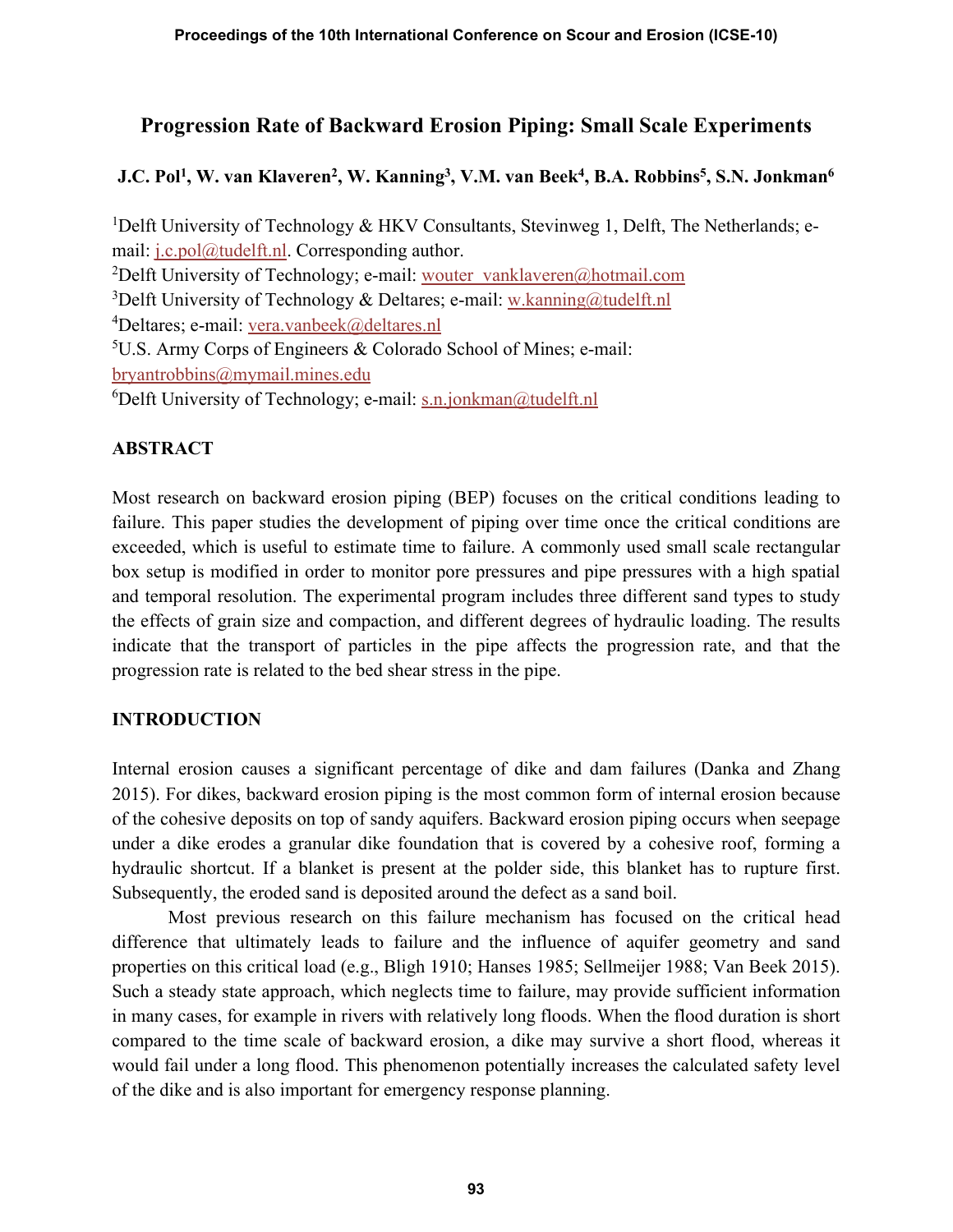#### Proceedings of the 10th International Conference on Scour and Erosion (ICSE-10)

This raises the question of how to predict the development of the backward erosion process over time. A few researchers have reported progression rates in piping experiments (Robbins et al. 2017; Vandenboer et al. 2019b; Allan 2018; Pol et al. 2019). Their results show that the progression rate is related to head difference, grain size and degree of compaction. Progression rates vary several orders of magnitude between experiments with different setups and sand types. However, there is no well-validated model in the literature to predict the development of the pipe length over time. Kézdi (1979) proposed that the progression rate is proportional to the pore flow velocity, but this relation has not been validated experimentally.

The goal of this study is to establish a larger set of experiments and to explore which model approach would be suitable to predict temporal development (i.e. progression rate). We modified a commonly used laboratory setup in order to measure pore pressures and pipe pressures during the piping process with a high spatial and temporal resolution. The experimental program includes different sand types to study the effects of grain size and compaction.

#### EXPERIMENTAL METHOD

#### Modification of box-type setup

Researchers who have investigated progression rates in backward erosion piping have either used a box-type setup (Vandenboer et al. 2019b; Allan 2018) or a cylinder-type setup (Robbins et al. 2017). An advantage of the box-type setup is that it poses less restrictions on flow from the sides. On the other hand, the cylindrical shape causes the pipe to grow along an a-priori known path. This allows one to place pressure sensors right in the pipe. To combine the advantages of both types, we modified the box-type setup used by Van Beek (2015) and Vandenboer et al. (2019b) so that pipe pressures can be measured.

The inner dimensions of the box (Figure 1) are  $0.48 \times 0.30 \times 0.1$  m. It has a 10 mm thick acrylate cover plate with a 6 mm diameter exit hole (see Figure 1). The seepage length L is 0.35 m. The modification consists of two steps. First, two permeable barriers of filter fabric (0.05 mm aperture) were placed longitudinally to prevent pipe growth to the sides but allow flow from the sides. The distance between the barriers is 35 mm. Second, silicon strips (0.3 mm high, 3 mm wide, 10 mm long) were placed diagonally and sand was sprinkled over them while the silicon dried (dark grey strips in Figure 1). These two steps restrict the pipe path to the middle 15 mm of the box, without significantly influencing the flow. Hereby, the pipe can meander slightly, while also being close enough to be detected by the sensors. Locally at the interface with the guides, there may be a slightly higher porosity as the grains do not interlock with other grains. However, this effect is expected to be small, as the pipe tip generally propagates at some distance from the guides. Finally, pressure ports were made with 20 mm spacing in the center axis of the box and connected to pressure sensors at the side of the box. This sideward placement makes it easier to inspect the pipe visually from above. Influence of the ports on progression is expected to be negligible, given their limited volume.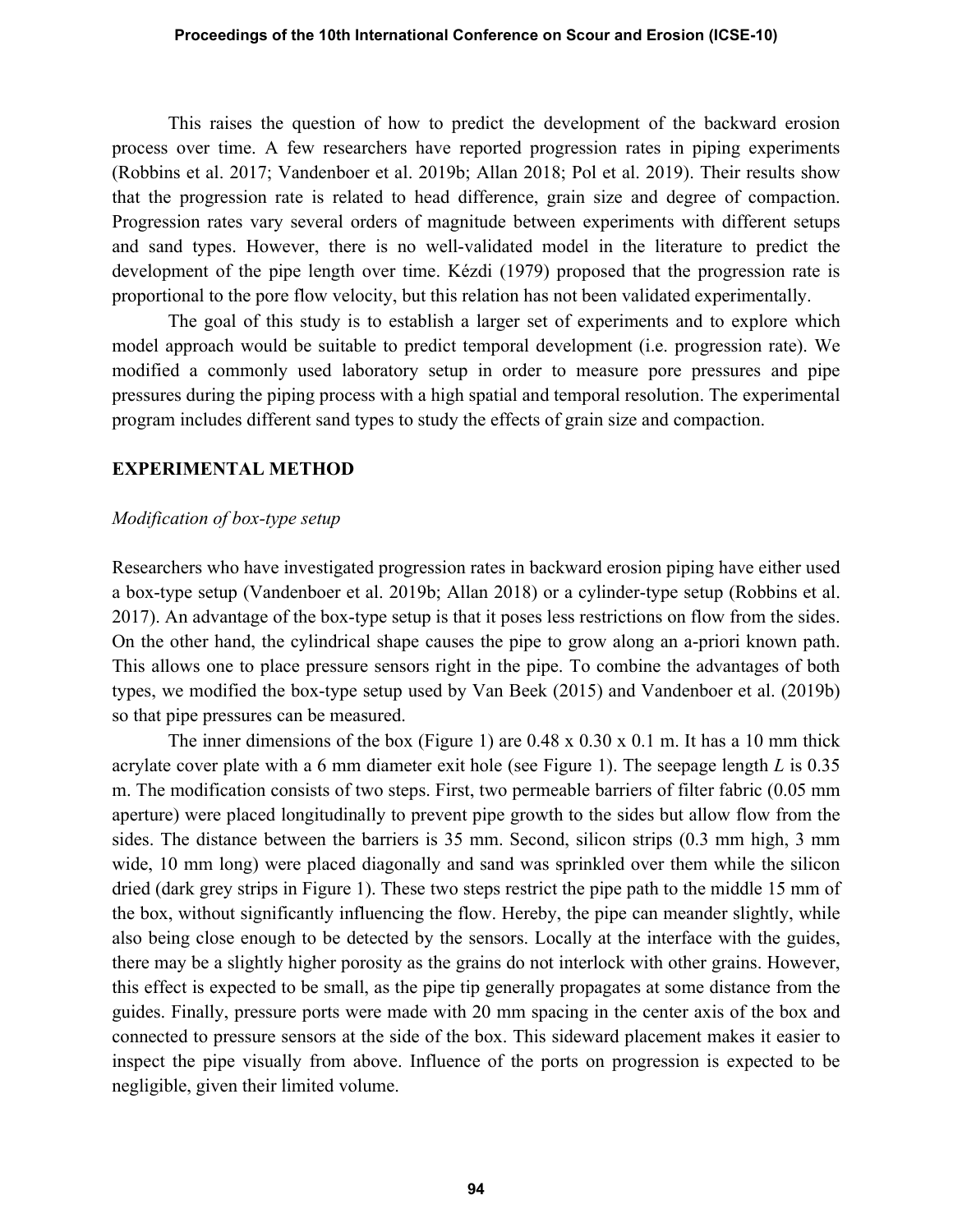

Figure 1. Experimental setup. Dimensions in meters.

### Materials and Measurement Techniques

The experiments include three uniform fine to moderate fine sand types  $(185 \leq d_{50} \leq 422 \text{ }\mu\text{m})$ . See Table 1 for an overview of characteristics.

|                                |                          | Tavit 1. Daha thalattu istits. |                    |             |
|--------------------------------|--------------------------|--------------------------------|--------------------|-------------|
| <b>Parameter</b>               | Unit                     | <b>FPH</b> fine                | <b>Baskarp B25</b> | <b>FS35</b> |
| grain size $d_{10}$            | mm                       | 0.127                          | 0.150              | 0.328       |
| grain size $d_{50}$            | mm                       | 0.185                          | 0.228              | 0.422       |
| grain size $d_{60}$            | mm                       | 0.202                          | 0.246              | 0.442       |
| grain size $d_{70}$            | mm                       | 0.223                          | 0.260              | 0.462       |
| uniformity $C_u$               | -                        | 1.6                            | 1.6                | 1.35        |
| min. porosity n <sub>min</sub> | -                        | 0.361                          | 0.352              | 0.344       |
| max. porosity n <sub>max</sub> | $\overline{\phantom{0}}$ | 0.485                          | 0.459              | 0.444       |
| particle density $\rho_s$      | $kg/m^3$                 | 2610                           | 2650               | 2650        |

|  |  | Table 1. Sand characteristics. |  |
|--|--|--------------------------------|--|
|--|--|--------------------------------|--|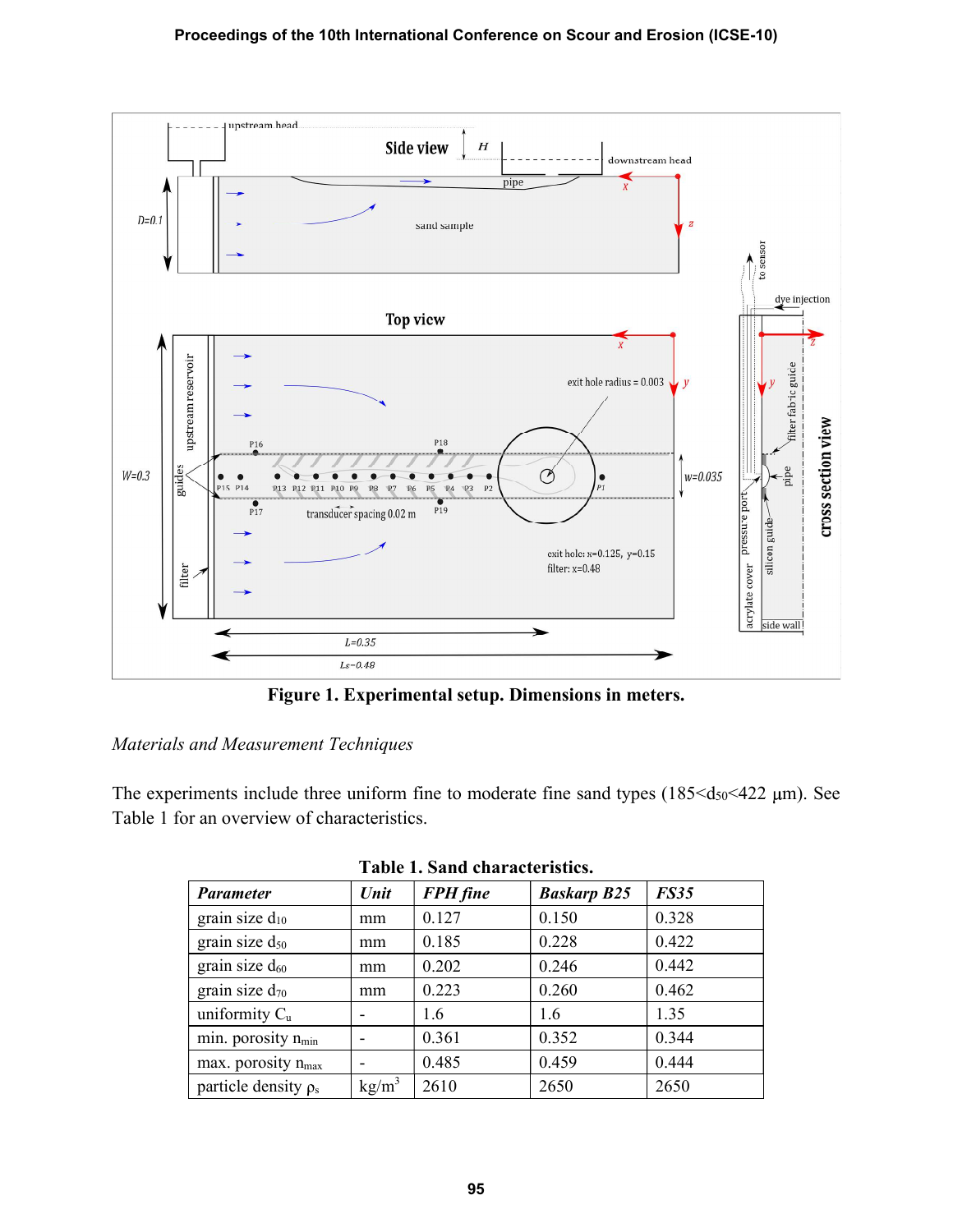The upstream and downstream water level was measured manually using riser tubes every five minutes. Pore pressure was measured by differential pressure transducers, at the locations P1- P19 shown in Figure 1, at a sampling frequency of 10 Hz. The flow rate was measured every five minutes by reading the water mass increase from a digital scale.

The erosion development was recorded by three cameras. A camera above the setup provides a top view of the sand sample, at a sampling frequency of 1/10 Hz. In some tests, we recorded short close-up videos of the erosion process using a second camera, which was placed temporarily on top of the cover. The third camera recorded the volume of the eroded sand, at a sampling frequency of 1/60 Hz. Pipe length and sand boil diameter were determined visually, although these can also be derived from the photos. The pipe depth was measured only in equilibrium conditions, using a laser device which was mounted on a movable frame to create transects perpendicular to the pipe direction.

Pipe flow velocities in equilibrium conditions were obtained by video analysis of a dye tracer. While the top camera was recording a video, a red dye was injected under low pressure through one of the pressure ports for approximately 2 seconds.

### Test procedure

The test procedure consists of sample preparation, loading, and measurement cycles. First, the sand sample is prepared with the box in vertical position by sprinkling dry sand in de-aired water, and the sample is compacted by tapping the box with a hammer. Then, the box is placed in horizontal position and the head at both sides of the sample is leveled. The loading procedure is as follows: keep the head difference constant if there is still erosion after 5 minutes, or increase it otherwise. The head difference is increased by reducing the downstream head, and the upstream head is kept constant. When the pipe reaches the upstream filter, the head difference is decreased until the erosion process stops. In these equilibrium conditions, the pipe geometry and pipe flow velocity are measured.

## Test program

The test program consists of two phases. Tests in phase 1 verify that the changes in experimental setup do not influence the most important results: critical head difference and average progression rate. These tests are outside the scope of this paper, but it is noted that the adapted setup gives similar results as the original one (5% lower H<sub>c</sub> and 14% higher progression rate).

The tests in phase 2 vary in grain size, compaction and hydraulic loading (see Table 2). Densely packed samples have a relative density (RD) of 0.7-0.8 and the RD in loose samples is 0.5-0.55. Loading scenario L1 is as described in section 4.3; so gradually increase the head difference to the critical head difference  $(H<sub>c</sub>)$  and then keep it constant. L3 and L4 are overloading scenarios, which means that after a stable pipe  $(2\approx 0.10 \text{ m})$  has formed, the head is increased to  $1.2 \cdot H_c$  and  $1.1 \cdot H_c$  respectively and then kept constant.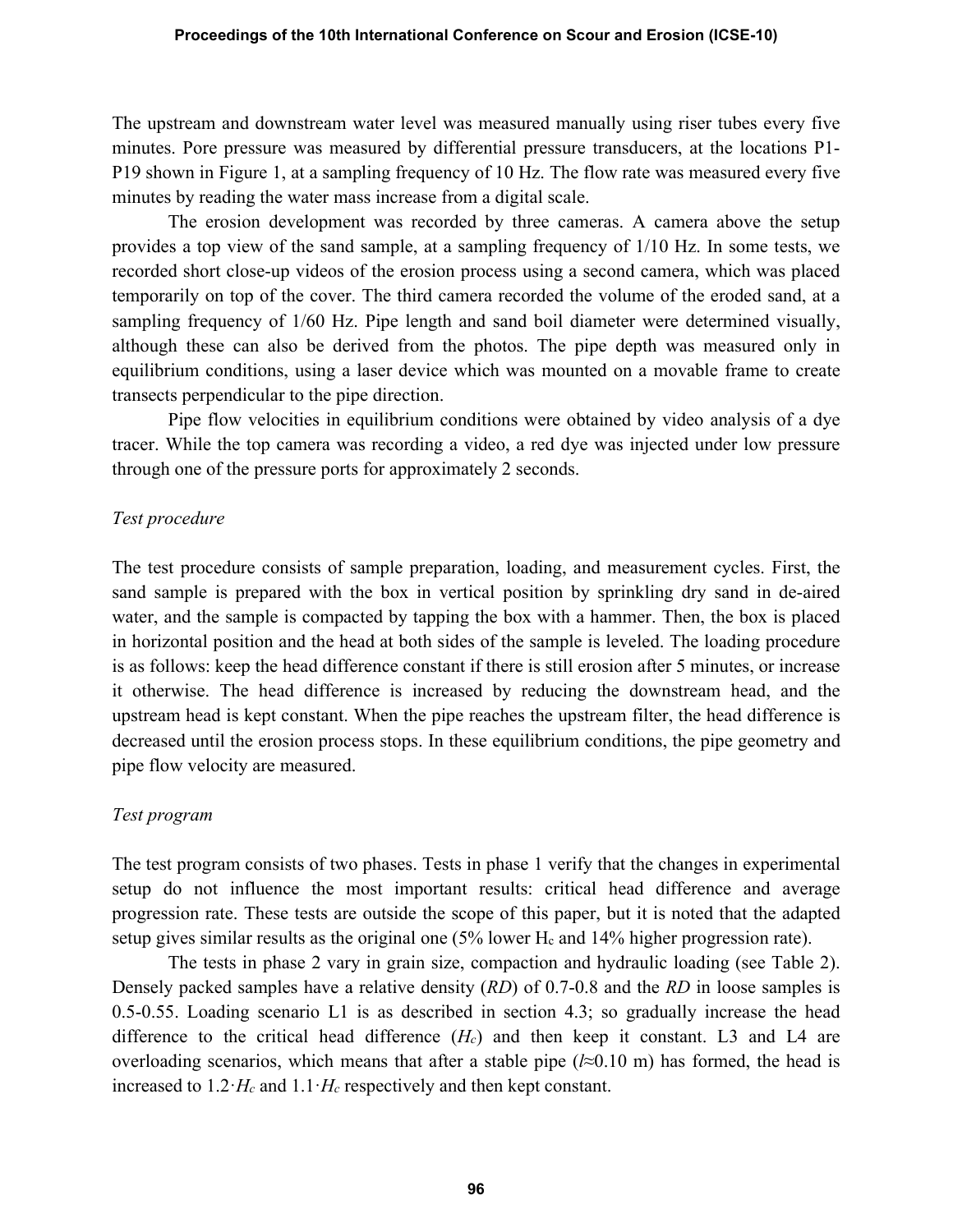| Table 2. Overview of experiments with auapteu setup. |             |                         |             |              |                     |             |                         |                |           |
|------------------------------------------------------|-------------|-------------------------|-------------|--------------|---------------------|-------------|-------------------------|----------------|-----------|
| <b>Test</b>                                          | Sand        | $RD$ $\left  - \right $ | $Load \mid$ | $k \,  m/s $ | <b>Test</b>         | <b>Sand</b> | $RD$ $\left  - \right $ | $Load \mid$    | $k$ [m/s] |
|                                                      | <b>Type</b> |                         |             |              |                     | <b>Type</b> |                         |                |           |
| B <sub>25</sub> 23 <sub>2</sub>                      | <b>B25</b>  | 0.796                   | L1          | 2.70E-04     | FS35 242            | <b>FS35</b> | 0.708                   | L <sub>3</sub> | 8.70E-04  |
| B <sub>25</sub> 233                                  | <b>B25</b>  | 0.545                   | L1          | 3.60E-04     | B <sub>25</sub> 243 | <b>B25</b>  | 0.792                   | L1             | 2.60E-04  |
| B <sub>25</sub> 234                                  | <b>B25</b>  | 0.545                   | L1          | 3.70E-04     | B25 244             | <b>B25</b>  | 0.558                   | L1             | 3.30E-04  |
| FPH 235                                              | <b>FPH</b>  | 0.738                   | L1          | 1.10E-04     | B <sub>25</sub> 245 | <b>B25</b>  | 0.577                   | L1             | 3.10E-04  |
| B <sub>25</sub> 236                                  | <b>B25</b>  | 0.777                   | L1          | 2.50E-04     | FS35 246            | <b>FS35</b> | 0.718                   | L1             | 9.00E-04  |
| FPH 237                                              | <b>FPH</b>  | 0.791                   | L1          | 1.10E-04     | B <sub>25</sub> 247 | <b>B25</b>  | 0.797                   | L <sub>3</sub> | 2.40E-04  |
| FS35 238                                             | <b>FS35</b> | 0.671                   | L1          | 1.00E-03     | B <sub>25</sub> 248 | <b>B25</b>  | 0.799                   | L <sub>3</sub> | 2.50E-04  |
| FS35 239                                             | <b>FS35</b> | 0.768                   | L1          | 9.00E-04     | B <sub>25</sub> 249 | <b>B25</b>  | 0.804                   | L4             | 2.00E-04  |
| FS35 240                                             | <b>FS35</b> | 0.490                   | L1          | $1.2E-03$    | B <sub>25</sub> 250 | <b>B25</b>  | 0.799                   | L4             | 2.50E-04  |
| FS35 241                                             | FS35        | 0.492                   | L1          | 1.20E-03     |                     |             |                         |                |           |

Table 2. Overview of experiments with adapted setup.

## RESULTS

### General observations on the erosion process

Each test shows several phases: fluidization of sand under the exit hole, formation of a circular void around the exit hole, pipe growth towards an equilibrium (regressive) and progressive pipe growth until the pipe forms a hydraulic shortcut (see Figure 2). These phases were also observed in other experiments with the hole-type exit (e.g. Miesel 1977; Van Beek 2015; Vandenboer et al. 2019b).

The location in the pipe where grains first eroded after a head increase is not always the same. Visual observations during the head increase indicate that erosion sometimes starts in the bed, sometimes at the tip. This suggests that both the bed and the tip are close to critical conditions, at least in the regressive phase.

The erosion process at the pipe tip was studied using close-up videos. Grain detachment at the tip generally occurred in cycles. First, the porosity increased in a zone upstream of the tip, which was observed by a small displacement of particles in downstream direction. Sometimes, there was also rearrangement of a few small particles in the sand upstream of the tip. Immediately after the porosity increase, a group of grains detached and slid into the pipe. Part of the group washed away directly, while another part settled close to the tip. These settled grains were transported gradually until the cycle repeated. Between the group detachments, also individual particles detach. At higher progression rates (e.g., in the coarser FS35 sand), it was more difficult to distinguish separate cycles and the erosion process is more continuous. So, the presence and duration of all steps in the erosion cycle varies between and within tests, but the process generally followed this cycle.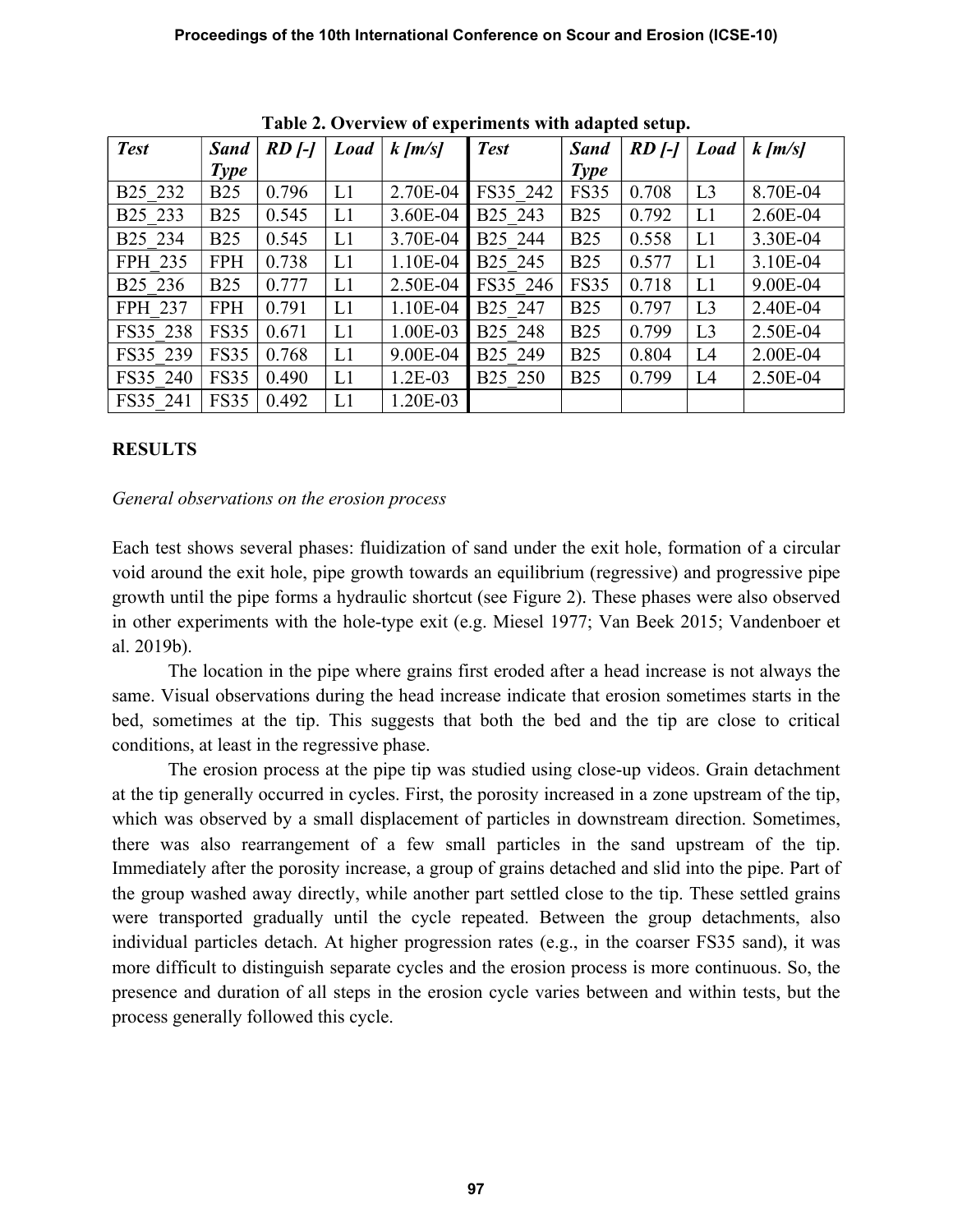#### Proceedings of the 10th International Conference on Scour and Erosion (ICSE-10)



Figure 2. Head development in sensor P1-P15 and erosion phases in test B25 245. "dP" indicates sensors, located from downstream to upstream

#### Effect of group detachment on pressures and hydraulic gradients

One test (B25\_245) includes a close-up video of the tip during a transition from equilibrium to erosion with some particle detachment in groups. In this case, the pipe tip also grows closely under the pressure sensors. At the start of the video, the tip is right under P8, and the shortest distance from the other sensors to the pipe during its development is approximately 1 mm (P2,P3,P7), 2 mm (P6) and 7 mm (P4,P5). So the pipe is below or almost below most of the sensors. This allows to observe the effect of group detachment on the pipe pressure response. During the video, the tip progressed by 18 mm. Figure 4 shows a screenshot of the video, including pipe contours (drawn manually).

Figure 3 shows the pipe pressure of, and the gradient between, different sensors at that time (4900 $\lt$ t $\lt$ 5100) together with an indication of the time of group detachment (D). The time of group detachment is observed from the video. At the start of the video (S), the pipe tip is stable. After the increase in head difference of 2 mm (H), the gradient upstream of the tip between P8 and P9  $(i_{8.9})$  increases to its maximum value, and then decreases towards the pipe gradient as the tip propagates upstream (and now i9,10 increases). However, it can be seen that the decrease in i<sub>8,9</sub> is not gradual, but temporarily drops by approximately 0.02-0.03 after the first group detachment. The effect of the first group detachment on the pressures is also seen in the downstream gradient i<sub>7,8</sub> (temporary gradient increase) and to a lesser extent in i<sub>6,7</sub> (temporary gradient increases several seconds later). Similar pressure fluctuations were observed in tests on FPH and FS35 sand, but these could not be related to group detachment because of lacking close-up videos. Note that the head drop in P2 around t=4975 s is caused by local erosion of the pipe wall and not directly by group detachment. The fluctuations in gradient are larger than the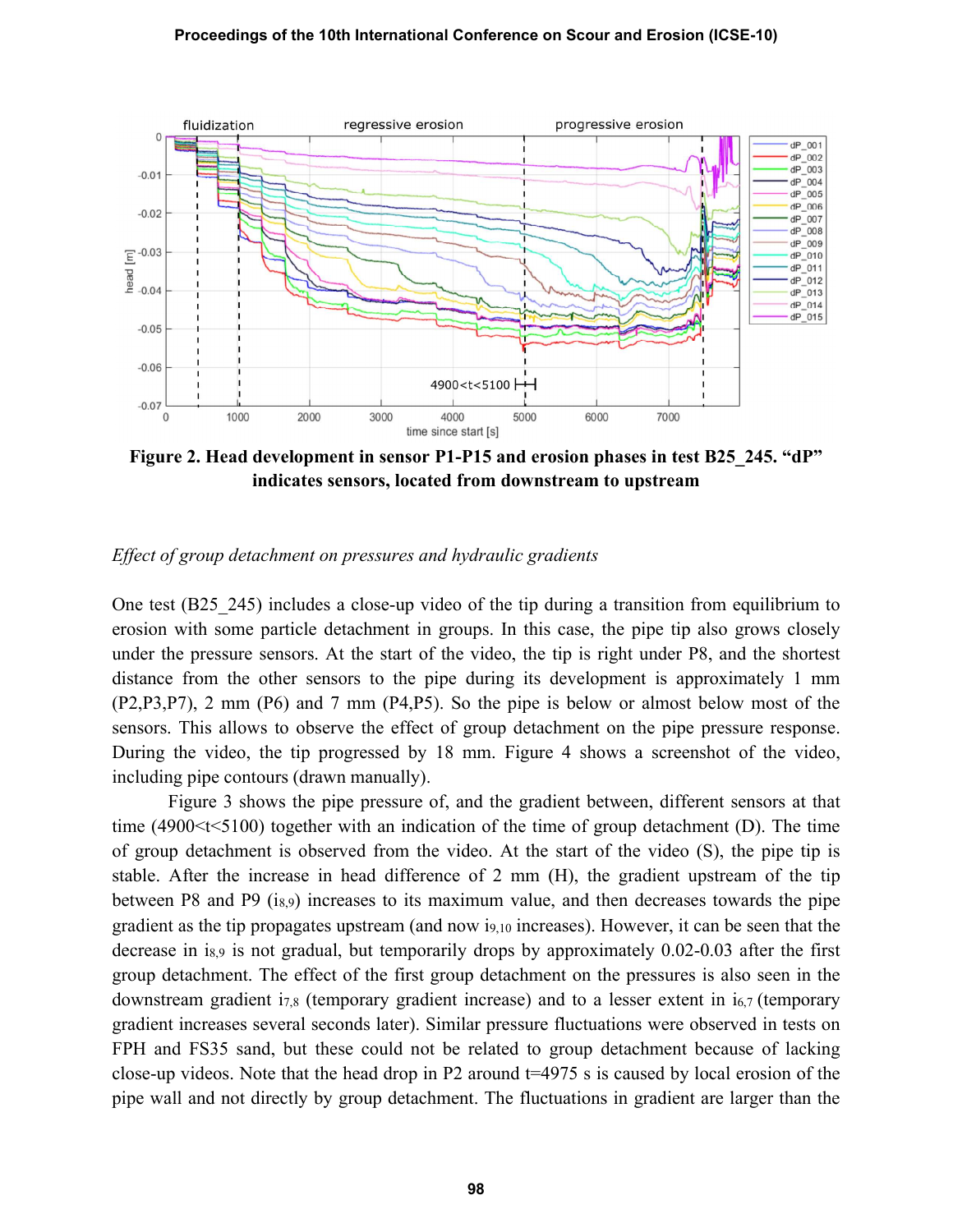measurement uncertainty in pipe gradient (approx. 0.01), and its downstream propagation confirms that it is no sensor noise.

These effects of group detachment on the tip gradient seem small, but are approximately as large as the increase needed to start the erosion. This means that the tip gradient temporarily drops below the critical tip gradient and temporarily stops the tip erosion. These observations indicate that the transport of particles from the pipe tip affects the progression rate.



Figure 3. Pipe pressures (left) and gradients (right) during head increase and grain detachment. In red: S=start video, H=head increase, D=group detachment, E=end video. Right figure subscripts refer to the same "dP" sensors, downstream to upstream, on the left



Figure 4. Zone around pipe tip in test B25 245 s just before (t=4975s) and during (t=4976s) second group detachment.

Drivers of the progression rate

Kézdi (1979) proposed that the progression rate  $v$  is proportional to the seepage velocity just upstream of the pipe tip: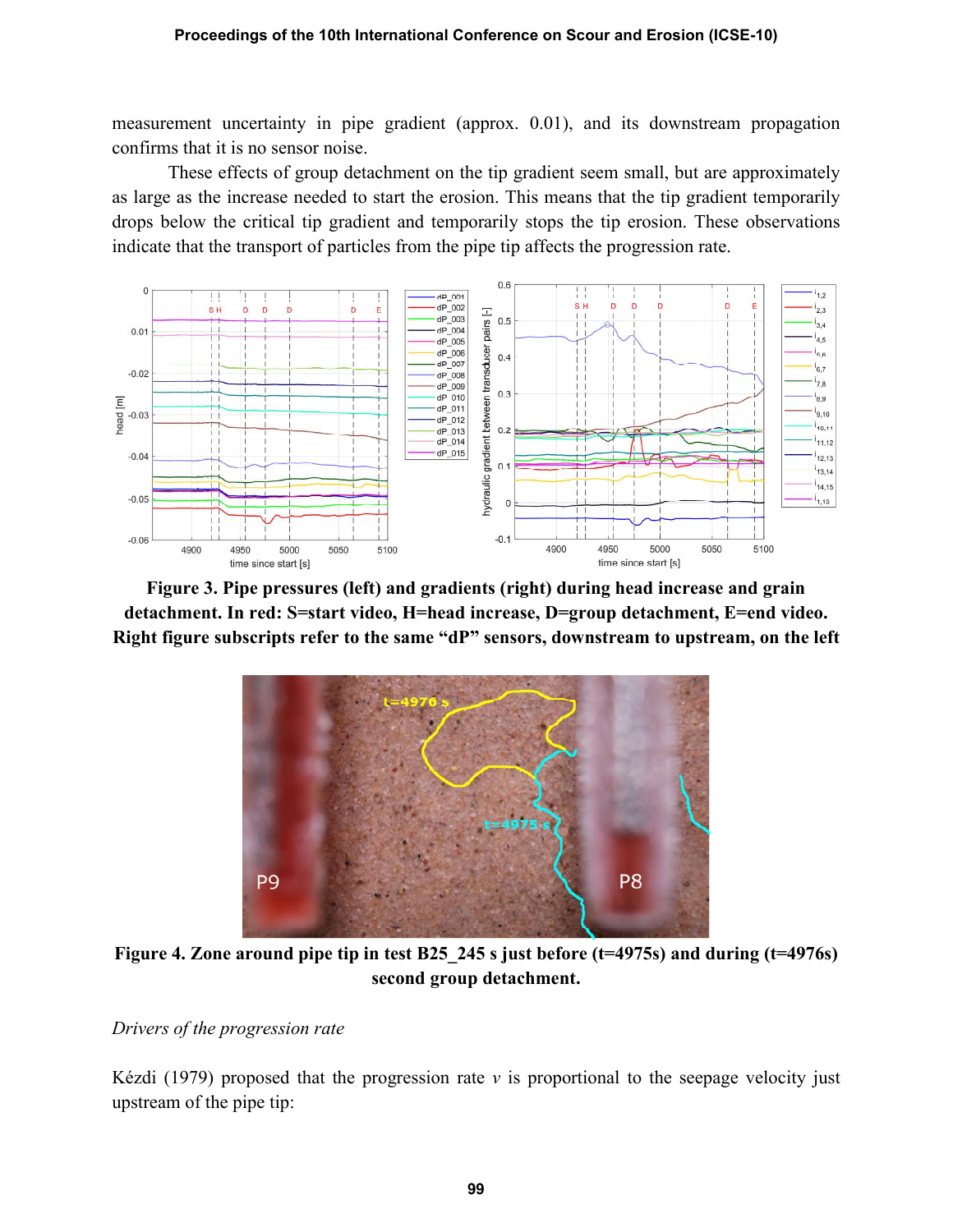$$
v = c \frac{k i_{s,tip}}{n}
$$

in which  $k$  is the hydraulic conductivity,  $i_{s,tip}$  the local hydraulic gradient just upstream of the pipe tip and c a coefficient. While Kézdi assumed that  $i_{s,tip}$  equals the average gradient upstream of the tip, and no head loss in the pipe, this section applies the same concept using measured local tip gradients. The observations in the previous section suggest some influence of the particle transport in the pipe. If the progression rate depends on the sediment transport in the pipe, it may be related to the bed shear stress ( $\tau_{\text{bed,tip}}$ ) just downstream of the pipe tip:

$$
\tau_{bed,tip} = \rho_w g(a_{tip}/2)i_{p,tip}
$$

in which  $\rho_w$  is water density,  $a_{tip}$  is pipe depth just downstream of the tip, and  $i_{p,tip}$  is the gradient in the pipe just downstream of the tip. Here we assume  $a_{tip} = 1 \cdot ds_0$  based on Vandenboer et al. (2019a) because we have no depth measurements (laser) during progression. This assumption is supported by our equilibrium depth measurements, which are not much deeper.

This section shows the relation between progression rate and both predictors: seepage velocity and bed shear stress. For each test, we selected the pressure ports where the tip passed right under. The tip gradients  $i_{s,tip}$  corresponding to a certain pressure port equals the gradient between that pressure port and one port upstream at the time of passing. The pipe gradient  $i_{p,tip}$  is the gradient between that pressure port and one port downstream, and is only included when the pipe passed under both pressure ports. Finally, the corresponding progression rate is calculated using a moving average (over 3 data points; usually 3 minutes) of the visually observed tip position. Since not all ports are passed, the number of data points varies between tests, and the number of data points with pipe gradient is smaller than the tip gradients.

Figure 5 shows that the progression rate is proportional to the seepage velocity for tests with normal loading (L1) on different sand types. However, the overloading tests (L3 and L4) on B25 sand show higher progression rates which cannot be explained by the seepage velocity. The right panel in Figure 5 shows that the bed shear stress is a slightly better predictor. Compared to the seepage velocity it also predicts the overloading tests reasonably well and explains part of the variation within groups (e.g. group FS35,L1).

The significant amount of scatter within tests may be the result of spatial variability in the sample, meandering, and measurement uncertainties. Effects of spatial variability and meandering cannot be quantified within the scope of this paper. Measurement uncertainties due to sensor error are estimated at 2% for tip gradients and 6% for pipe gradients. Pipes passing sensors at a small distance, may in a few cases have caused 10% underestimation of tip gradients and 10-50% error in pipe gradients. The smaller uncertainties in tip gradients (and seepage velocity) compared to pipe gradients (and bed shear stress) support the conclusion that the shear stress is a better predictor of the progression rate. Other uncertainties in the seepage velocity are that  $k$  and  $n$  equal the values of the undisturbed sample. Other uncertainties in the shear stress are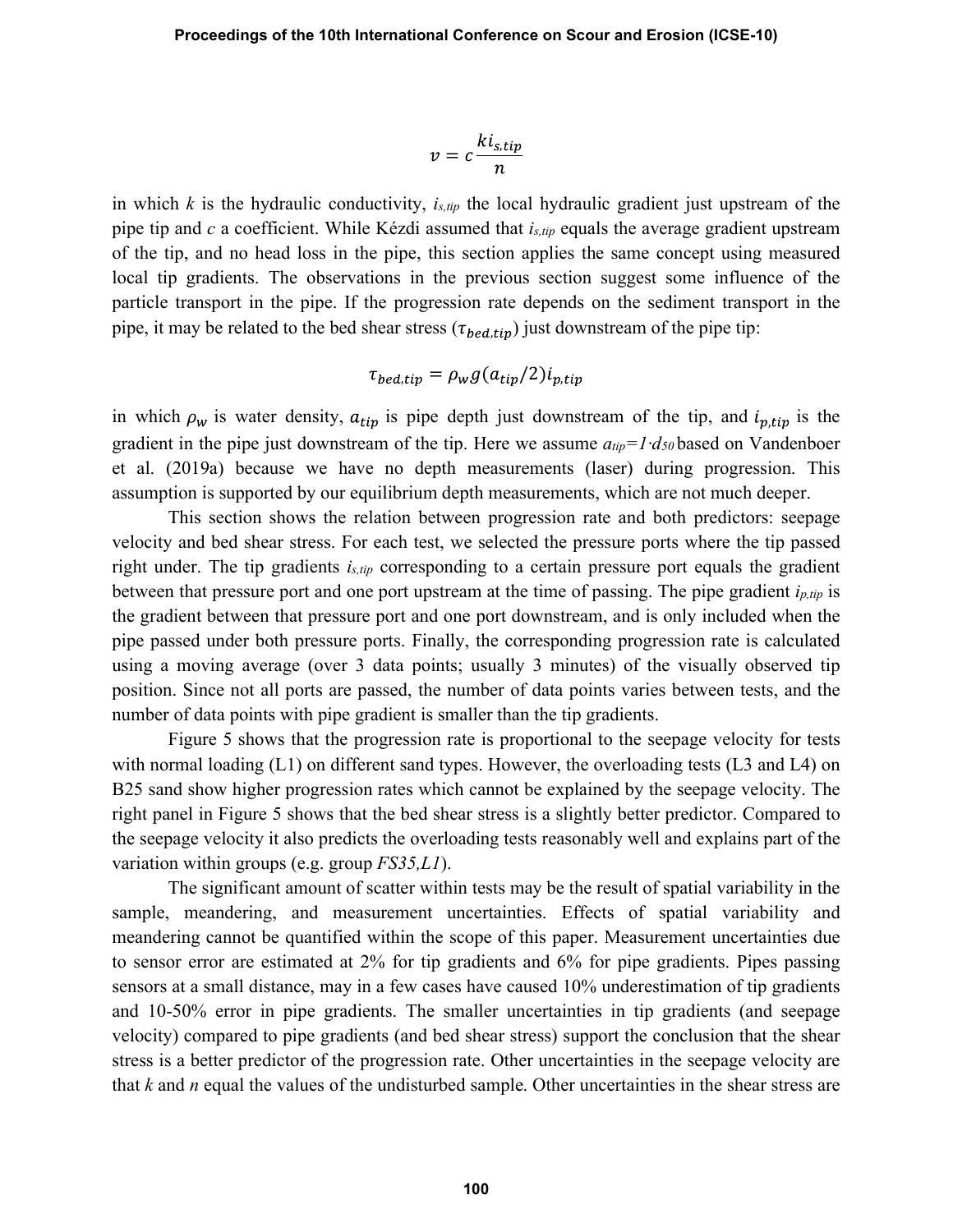#### Proceedings of the 10th International Conference on Scour and Erosion (ICSE-10)

that the pipe depth was based on literature instead of measurements, the flow may not be steady, the pipe roughness may increase the friction, and the shear stress in the entire pipe may be relevant.



(right). Color indicates loading type; marker indicates sand type.  $p=correlation coefficient$ .

#### **CONCLUSIONS**

This paper studies the parameters influencing the development of backward erosion piping over time. We conducted small-scale experiments with varying grain size, compaction, and hydraulic loading. We forced the pipe to grow under a row of pressure transducers to obtain pressure data with a high spatial and temporal resolution. This adapted setup yields measurements of the local hydraulic gradients throughout the pipe and in the region upstream of the pipe tip.

Analysis of high-resolution video and pipe pressure measurements in one test during a transition from equilibrium to erosion shows that the detachment of a group of particles leads to a temporary increase in pipe resistance. This results in a temporary drop of the local tip gradient, and a pause in the tip erosion. This indicates that the transport of particles from the pipe tip affects the progression rate.

Progression rates were correlated with seepage velocities just upstream of the pipe tip and bed shear stress just downstream of the pipe tip. The tests with gradual loading (pipe close to equilibrium) show a positive relation with seepage velocity (cf. Kézdi 1979; Robbins et al. 2017), but it cannot explain the higher progression rates in the test with overloading (higher than critical head). Bed shear stress correlates better with progression rate, including the overloading tests, and it also explains part of the variation in progression rate within tests on certain sand types.

Based on these findings, an improved model of pipe progression in dikes would include pipe shear stresses; directly through the correlations from Figure 5 or more detailed by modelling